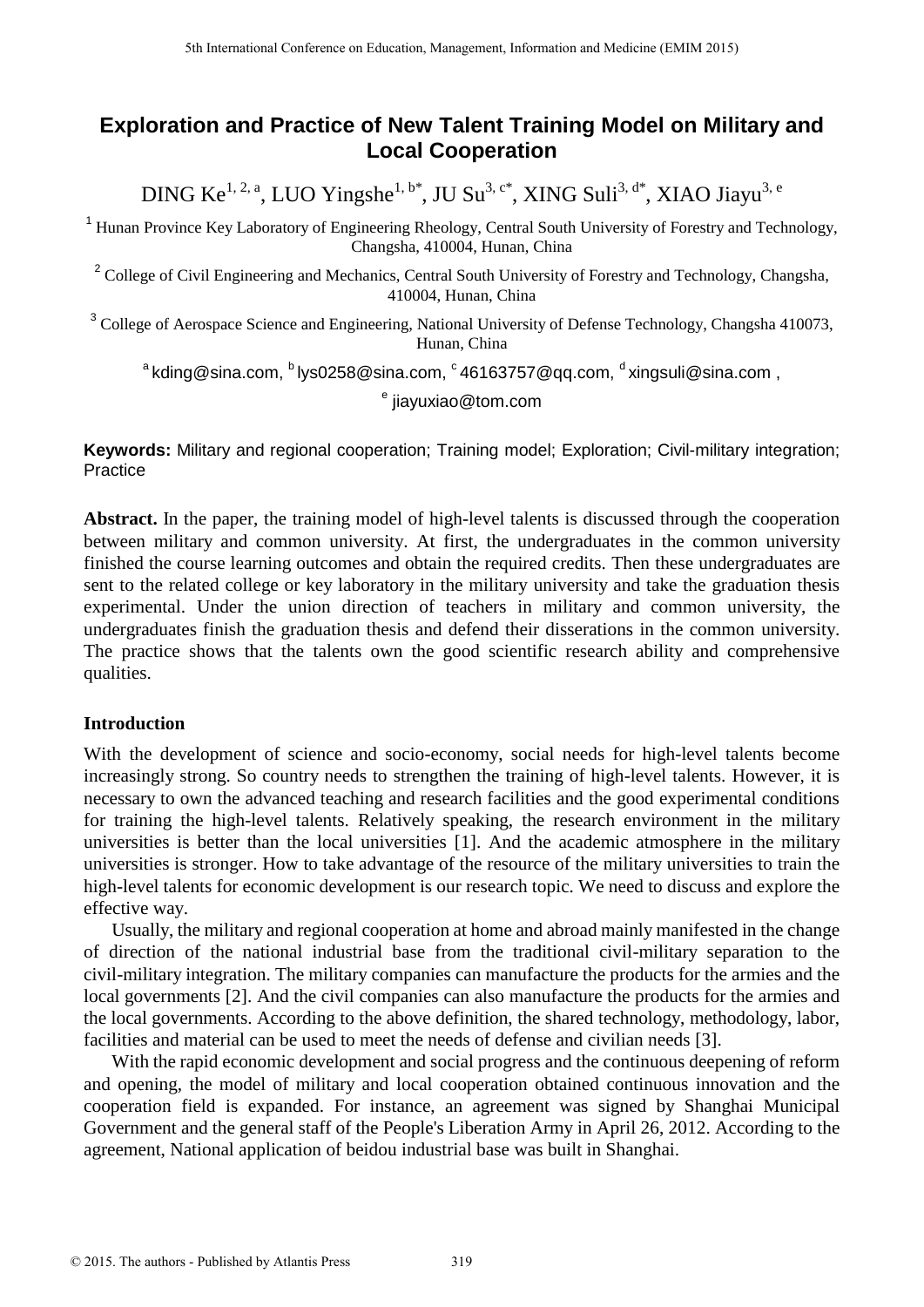Therefore, whether four military schools (including the United States Military Academy at West Point, Royal Military Academy Sandhurst, Frunze Military Academy, École Spéciale Militaire de Saint-Cyr) abroad or military colleges in China, the news about training the high-level and high-quality talents through the model of military and regional cooperation have been rarely reported for long time [4].

It is no doubt that training the high-level and high-quality talents is the most basic through the model of military and regional cooperation. [From](http://cn.bing.com/dict/search?q=from&FORM=BDVSP6) [a](http://cn.bing.com/dict/search?q=a&FORM=BDVSP6) [long](http://cn.bing.com/dict/search?q=long&FORM=BDVSP6)[-term](http://cn.bing.com/dict/search?q=term&FORM=BDVSP6) [point](http://cn.bing.com/dict/search?q=point&FORM=BDVSP6) [of](http://cn.bing.com/dict/search?q=of&FORM=BDVSP6) [view,](http://cn.bing.com/dict/search?q=view&FORM=BDVSP6) the way of cooperation will be of great strategic importance.

#### **Talent training model of military and local cooperation**

**Talent training concept of military and local cooperation.** The talent training model of military and local cooperation mentioned in the paper is different from the national education which is traditionally introduced by military academies. The traditionally national education refers to the military academies recruit undergraduate and graduate students who don't wear uniforms and are not incorporated into force [5]. They obtain military academies enrollment and are awarded the military academy graduate degree. The high level talents mentioned in the paper refer that these undergraduate and graduate students finish course learning outcomes and obtain the prescribed credits in the local universities. Then they finish their graduation thesis experimental and write their graduation dissertation in the military academies. Their enrollment is still in the local universities.

The new talents for both military and civilian services are is different from the traditional talents which are introduced by military academies before. The traditional talents for both military and civilian services point to the People's liberation army cadres and fighters who are systematically trained for the military affairs, the political affairs, the culture, the physical performance and the civilian skills. They own two sets of skills of defending the motherland and production. And they play an important role in the army and local development. They are the socialist new man with ideals, moral integrity, education and a sense of discipline. Therefore the new talents for both military and civilian services mentioned in the paper are the excellent graduates in the local universities.

**Talent training method of military and local cooperation.** The undergraduate students in the local universities finish course learning outcomes and obtain the prescribed credits in their own universities. A cooperation agreement and non-disclosure agreement are signed by the relevant key laboratory between the local universities and the military academies. Then the undergraduate students in the local universities take advantage of the technolog[y,](http://cn.bing.com/dict/search?q=%2C&FORM=BDVSP6) advanced equipmen[t,](http://cn.bing.com/dict/search?q=%2C&FORM=BDVSP6) materials and research methods in the military academies.

Under the guidance of teachers from the local universities and the military academies, these students do scientific experiments with the related project in the key laboratory of the military academies. Then they finish their graduation dissertation and come back to the local universities to defend their thesis.

#### **Talent training significance of military and local cooperation**

Through close cooperation between local universities and military academies, the combined training of the high level talents is very important to enrich talents training mode and strengthen talents cultivation strategy in our country. The significance is mainly manifested in the following aspects.

At first, the talents training mode greatly benefit to learn from each othe[r's](http://cn.bing.com/dict/search?q=) strengths to offset their own weaknesse[s.](http://cn.bing.com/dict/search?q=.&FORM=BDVSP6) Through the combined training of the high level talents, the teachers and students can learn from each other and exchange experience between local universities and military academies. In general, the military academies are known for their strict discipline. The students in military academies study hard and have the hard-working spirit. The local universities are more open. The students in local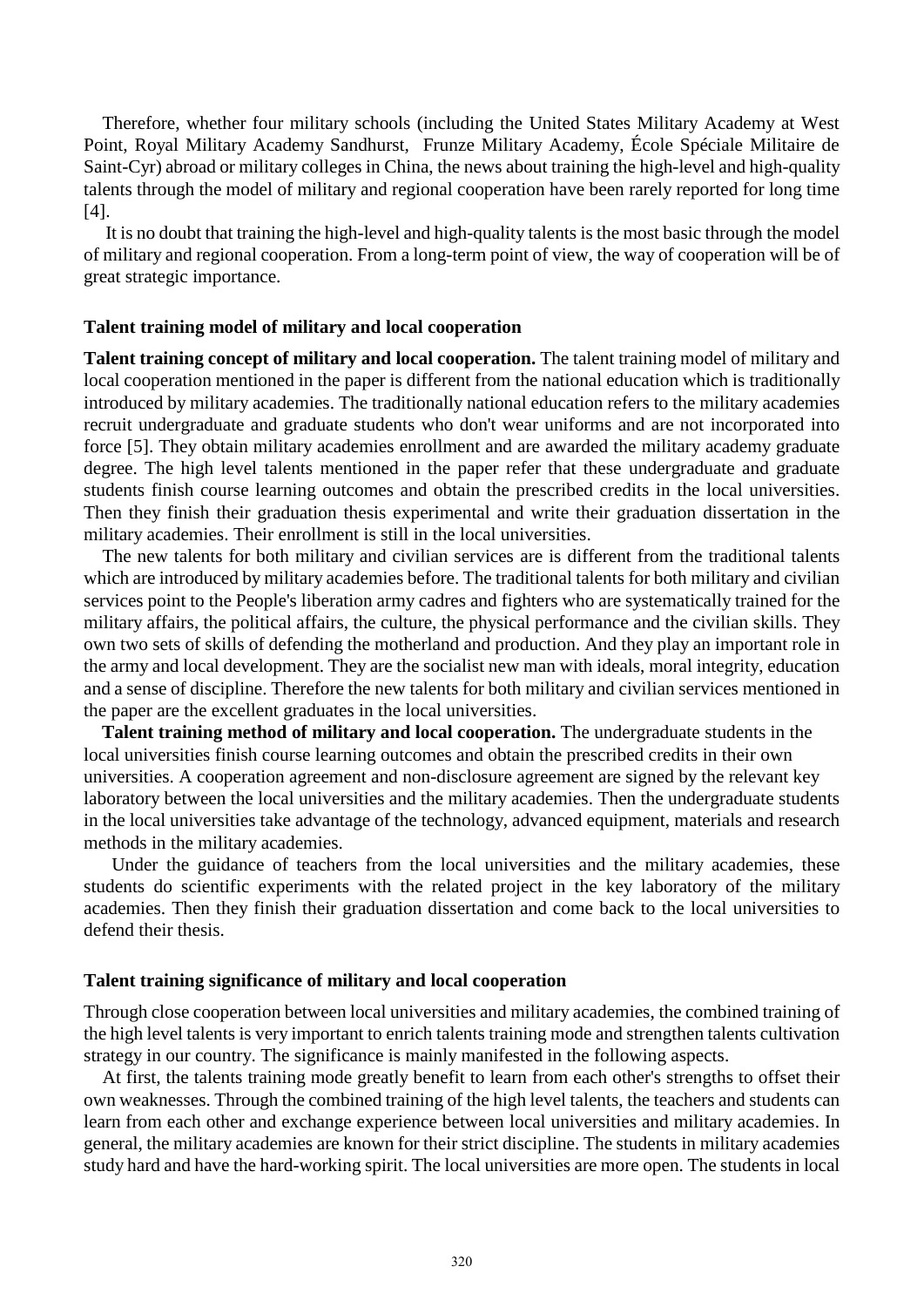universities are more vibrant and own more space. Their sense of innovation is stronger. There is a lot to learn from each other and jointly improve.

Secondly, the talents training mode greatly benefit to share resource and complement each other's advantages. The country invests a lot of money to military academies for national defense and national security needs. So the military academies own the good infrastructure, laboratory and teaching & research Platform. The hardware in the military academies is far superior to the local universities. On the other hand, the technolog[y,](http://cn.bing.com/dict/search?q=%2C&FORM=BDVSP6) equipmen[t,](http://cn.bing.com/dict/search?q=%2C&FORM=BDVSP6) materials and research methods are the same. Therefore, the local universities can take full advantage of the resources to train the high level talents. The training mode can avoid repeat construction and save money.

# **Talent training practice of military and local cooperation**

In recent years, National University of Defense Technology and our university carry on a few [collaborations](http://cn.bing.com/dict/search?q=collaborations&FORM=BDVSP6) for training of the high level talents. We obtained some experience and made some achievements. Table 1 shows the situation of talent training by military and local cooperation. In 2011, Tian Fang, which come from class 1 in 2007 grade engineering mechanics, finished her bachelor's degree thesis directed by Prof. Luo Yingshe coming from Central South University of Forestry and Technology (CSUFT) and Xing Suli coming from National University of Defense Technology (NUDT). Her paper, research on the influence of stress on dielectric strength of the fiber reinforced composites, was awarded the excellent thesis by CSUFT. Because of the good foundation, she has published several papers and obtained the National Scholarship during the graduate students. In 2014, she is accepted as a doctoral student at Tongji University. In 2015, Ouyang Heng was recommended to Hunan University for postgraduate student excellent performance. Li Yuguo and He Bin have been admitted to the graduate.

| name               | date of<br>graduation | title                                                                                                        |
|--------------------|-----------------------|--------------------------------------------------------------------------------------------------------------|
| Zhu Guodong        | 2010                  | China's production of carbon fiber reinforced composite<br>material of reinforced concrete beam specimen     |
| Wang Yichen        | 2010                  | The research of the basic mechanical properties of<br>domestic carbon fiber                                  |
| Tian Fang          | 2011                  | Research on the Influence of Stress on Dielectric Strength<br>of the Fiber Reinforced Composites             |
| Wang Yan           | 2011                  | Flexural Property Investigation of The 3D Integrated<br><b>Composite Sandwich Structure</b>                  |
| Li<br>Shuangshuang | 2012                  | Preparation and Mechanical Property Investigation of<br><b>Glass Fiber Reinforced Epoxy Resin Composites</b> |
| Du Peijie          | 2012                  | Simulation of the Deformation Behavior of PMI Foam<br>under Mechanical and Thermal Coupling Action           |
| Li Zhongyi         | 2013                  | Study on surface modification of PBO fiber and its<br>interfacial properties with epoxy matrix               |
| Zhu Yanming        | 2013                  | Manufacture and Performance of Composite Square Tube<br>in Spatial Structure                                 |
| <b>Ouyang Heng</b> | 2015                  | Influence of the elastic recovery effect on the mechanical<br>properties of the composite materials          |

Table 1 The situation of talent training by military and local cooperation